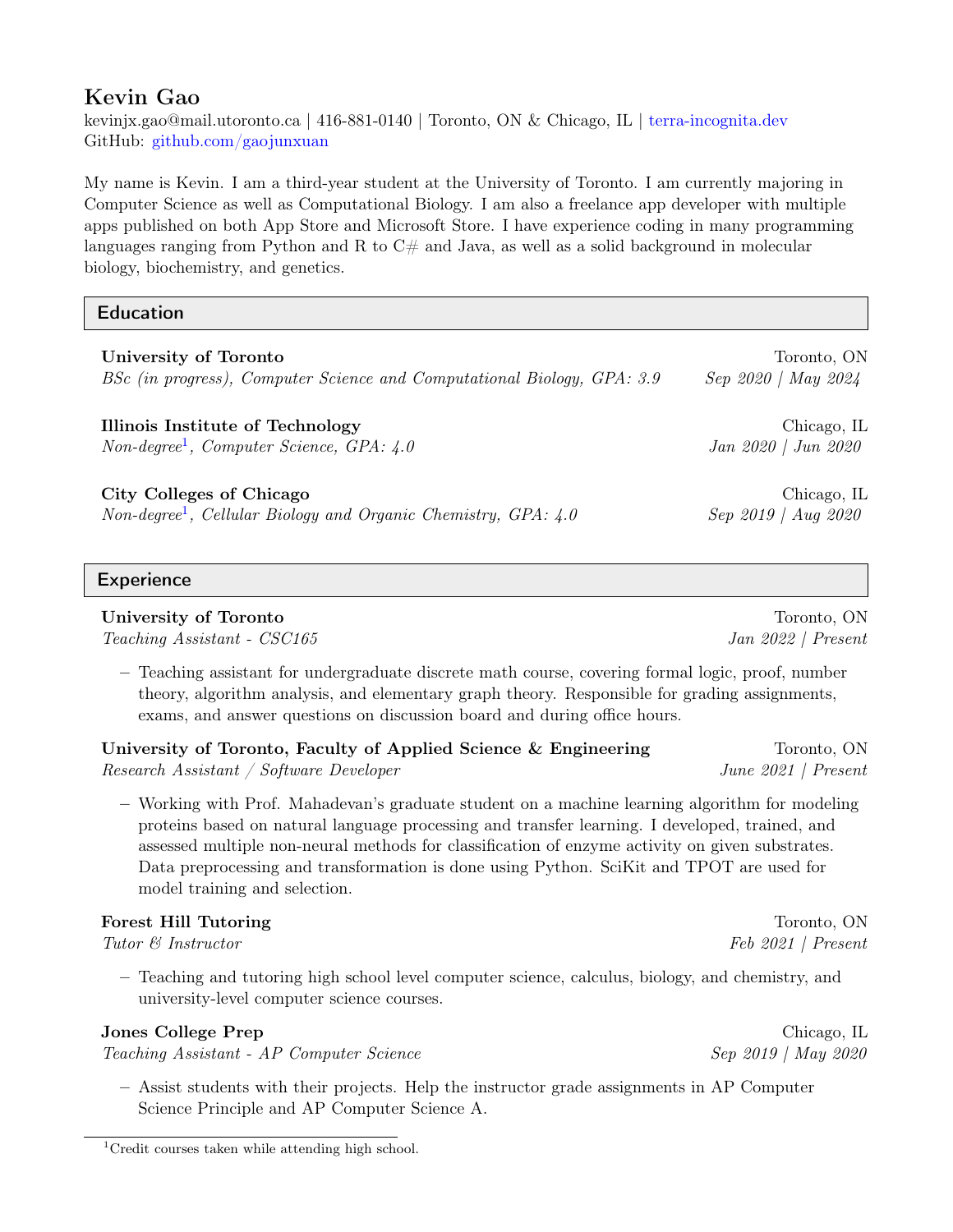## Skills

## Programming

| $-$ Python                         | $-$ Java, C#, C++                                             | $-$ TypeScript                                      |
|------------------------------------|---------------------------------------------------------------|-----------------------------------------------------|
| $- R$                              | $-$ JavaScript                                                | - HTML and CSS                                      |
| Theoretical Knowledge              |                                                               |                                                     |
| - Object-oriented<br>programming   | - Analysis and design<br>of data structures<br>and algorithms | - Theory of<br>computation and<br>complexity theory |
| Frameworks and Tools               |                                                               |                                                     |
| $-$ .NET, .NET Core                | $-$ Git                                                       |                                                     |
| - UWP (Universal Windows Platform) | $-$ Linux                                                     |                                                     |
| - React and React Native           |                                                               | - Microsoft Azure and Windows Server                |
| <b>Biology</b>                     |                                                               |                                                     |
| - Molecular biology techniques     |                                                               | - Modern sequencing technologies                    |

– Genetic analysis

## Computational Biology

- Commonly used bioinformatics packages
- Data retrieval (NCBI Entrez) and organization
- Sequence analysis using alignment tools (BLAST, Needle, etc.)
- Python packages (e.g. BioPython), data visualization using Python
- Command-line-based tools and Unix shell programming

Communication and Teamwork Experience working both independently and in a team setting Creativity Author of multiple mobile apps and software packages

### Projects

### GradeTree React Native <https://github.com/gaojunxuan/GradeTreeCPS>

Grade management tool for high school students. The app greatly improved the user experience compared to the original web-based version. Students can easily check and manage their courses, grades, and attendance records. Data is obtained through web scrapping, and user data is encrypted and stored locally for faster login. The app was widely used by students across the Chicago Public Schools district and gained recognition from district officials.

UWP and iOS Japanese dictionary app for beginners. The app includes features that address many concepts that are hard for beginnings, including verb conjugation, Kanji, and more. I also implemented a lemmatizer using natural language processing that can break down long sentences into individual words. UWP app is built using  $C#$  while the iOS/Android client used React Native. Backend is written using .NET Core and hosted on Azure Functions.

## JPDict C#, .NET, React Native <https://github.com/gaojunxuan/JPDict>